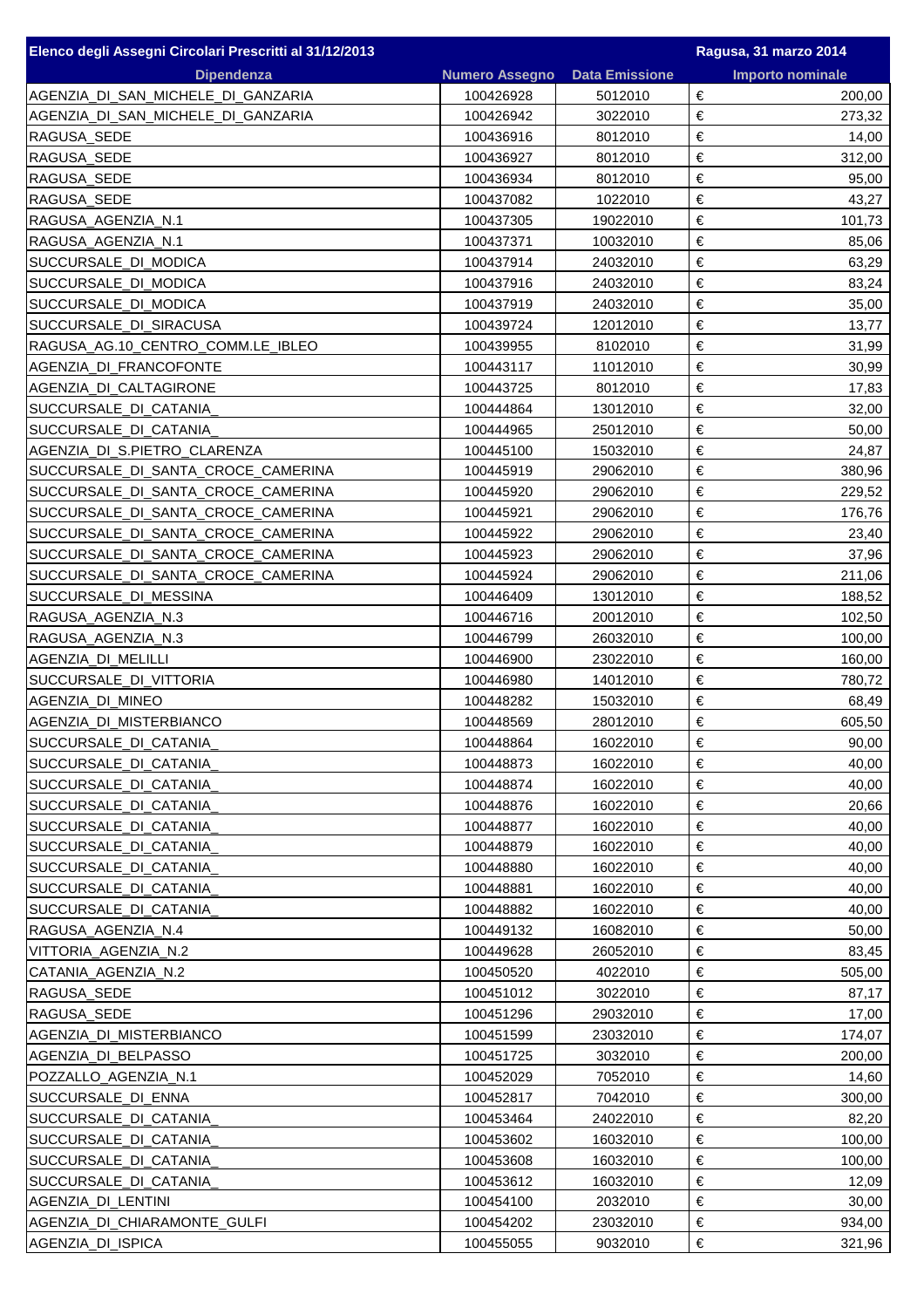| RAGUSA_AGENZIA_N.2                     | 100455582 | 15042010 | €<br>9,60       |
|----------------------------------------|-----------|----------|-----------------|
| RAGUSA_AGENZIA_N.2                     | 100455585 | 15042010 | €<br>9,60       |
| RAGUSA_AGENZIA_N.2                     | 100455591 | 15042010 | €<br>9,60       |
| RAGUSA_AGENZIA_N.2                     | 100455594 | 15042010 | $\in$<br>9,60   |
| AGENZIA_DI_ROSOLINI                    | 100455819 | 4032010  | €<br>35,67      |
| AGENZIA DI RIPOSTO                     | 100455907 | 31052010 | $\in$<br>516,46 |
| AGENZIA DI BELPASSO                    | 100456100 | 14052010 | €<br>1.000,00   |
| AGENZIA DI LENTINI                     | 100456353 | 2032010  | $\in$<br>30,00  |
| AGENZIA DI LENTINI                     | 100456365 | 2032010  | €<br>30,00      |
| AGENZIA_DI_LENTINI                     | 100456371 | 2032010  | $\in$<br>30,00  |
| RAGUSA_AGENZIA_N.1                     | 100456454 | 15032010 | $\in$<br>40,00  |
| RAGUSA_AGENZIA_N.1                     | 100456553 | 14042010 | €<br>58,00      |
| SUCCURSALE_DI_CATANIA_                 | 100458944 | 15042010 | $\in$<br>481,96 |
| SUCCURSALE_DI_CATANIA                  | 100459004 | 15042010 | $\in$<br>72,00  |
| SUCCURSALE_DI_CATANIA                  | 100459005 | 15042010 | $\in$<br>72,00  |
| SUCCURSALE_DI_CATANIA                  | 100459007 | 15042010 | $\in$<br>72,00  |
| SUCCURSALE_DI_CATANIA_                 | 100459012 | 15042010 | $\in$<br>72,00  |
| SUCCURSALE_DI_CATANIA_                 | 100459014 | 15042010 | $\in$<br>72,00  |
| SUCCURSALE_DI_CATANIA_                 | 100459015 | 15042010 | $\in$<br>72,00  |
| SUCCURSALE_DI_CATANIA                  | 100459017 | 15042010 | €<br>88,00      |
| SUCCURSALE_DI_CATANIA_                 | 100459020 | 15042010 | $\in$<br>88,00  |
| SUCCURSALE_DI_CATANIA_                 | 100459021 | 15042010 | €<br>88,00      |
| SUCCURSALE_DI_CATANIA                  | 100459022 | 15042010 | $\in$<br>88,00  |
| SUCCURSALE_DI_CATANIA_                 | 100459026 | 15042010 | €<br>88,00      |
| SUCCURSALE_DI_CATANIA_                 | 100459029 | 15042010 | €<br>74,00      |
| SUCCURSALE_DI_CATANIA                  | 100459032 | 15042010 | €<br>74,00      |
| SUCCURSALE_DI_CATANIA_                 | 100459033 | 15042010 | €<br>74,00      |
| SUCCURSALE_DI_CATANIA_                 | 100459046 | 16042010 | €<br>15,00      |
| SUCCURSALE_DI_CATANIA_                 | 100459047 | 16042010 | €<br>15,00      |
| SUCCURSALE_DI_CATANIA_                 | 100459048 | 16042010 | €<br>15,00      |
| AGENZIA_DI_MILITELLO_IN_VAL_DI_CATANIA | 100459352 | 19082010 | €<br>20,00      |
| RAGUSA_SEDE                            | 100460478 | 21042010 | €<br>36,00      |
| RAGUSA_SEDE                            | 100460644 | 18052010 | €<br>349,41     |
| RAGUSA_SEDE                            | 100460693 | 27052010 | €<br>198,10     |
| AGENZIA_DI_PATERNO'                    | 100460797 | 21052010 | €<br>76,00      |
| VITTORIA_AGENZIA_N.1                   | 100460955 | 3052010  | €<br>45,00      |
| SCICLI_AGENZIA_N.1                     | 100461023 | 15062010 | €<br>920,94     |
| RAGUSA_AGENZIA_N.2                     | 100461217 | 15042010 | €<br>9,60       |
| RAGUSA_AGENZIA_N.2                     | 100461272 | 26042010 | €<br>3,00       |
| SUCCURSALE_DI_SIRACUSA                 | 100461798 | 19042010 | €<br>400,00     |
| SIRACUSA_AGENZIA_N.2                   | 100462267 | 22042010 | €<br>101,53     |
| AGENZIA_DI_S.PIETRO_CLARENZA           | 100462303 | 31032010 | €<br>147,92     |
| AGENZIA_DI_GIAMPILIERI                 | 100463271 | 5112010  | €<br>250,00     |
| POZZALLO_AGENZIA_N.1                   | 100463752 | 7062010  | €<br>14,60      |
| SUCCURSALE_DI_MESSINA                  | 100463753 | 7062010  | €<br>14,60      |
| SUCCURSALE_DI_SIRACUSA                 | 100463923 | 4052010  | €<br>34,00      |
| SUCCURSALE_DI_SIRACUSA                 | 100464057 | 21052010 | €<br>94,21      |
| SUCCURSALE_DI_SIRACUSA                 | 100464156 | 1062010  | €<br>149,00     |
| AGENZIA DI ISPICA                      | 100464616 | 6052010  | €<br>400,00     |
| SUCCURSALE_DI_SCICLI                   | 100464714 | 17062010 | €<br>58,00      |
| SUCCURSALE_DI_SCICLI                   | 100464715 | 17062010 | €<br>104,10     |
| SUCCURSALE_DI_SCICLI                   | 100464774 | 14072010 | €<br>329,96     |
| SUCCURSALE DI SCICLI                   | 100464786 | 21072010 | €<br>100,00     |
| AGENZIA_DI_BRONTE                      | 100464889 | 6092010  | €<br>58,03      |
| SUCCURSALE_DI_CATANIA_                 | 100465307 | 22042010 | €<br>10,00      |
| SUCCURSALE_DI_CATANIA_                 | 100465325 | 22042010 | €<br>10,00      |
| SUCCURSALE_DI_CATANIA                  | 100465328 | 22042010 | €<br>10,00      |
| SUCCURSALE_DI_CATANIA_                 | 100465339 | 22042010 | €<br>10,00      |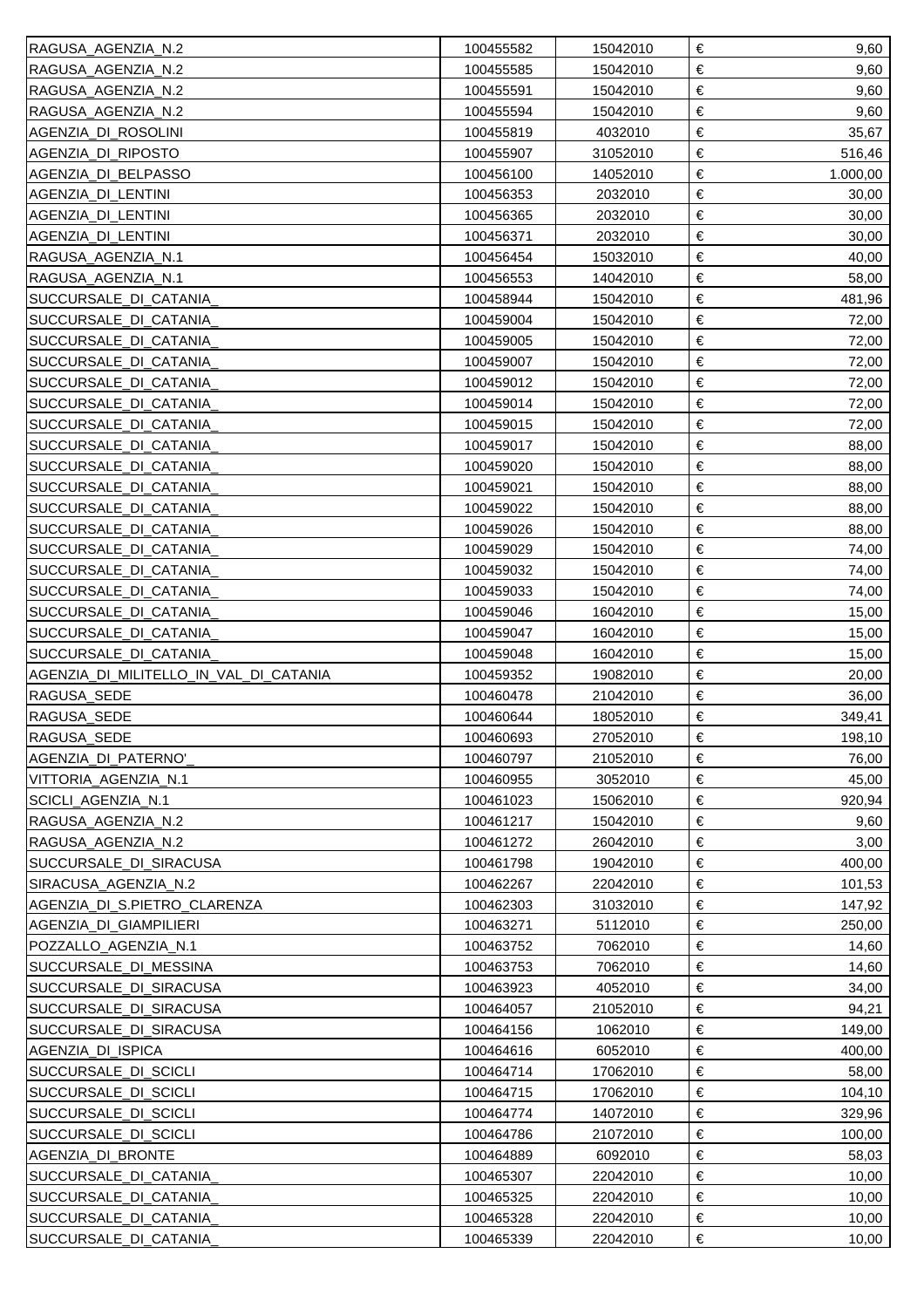| SUCCURSALE_DI_CATANIA_        | 100465340 | 22042010 | €<br>10,00      |
|-------------------------------|-----------|----------|-----------------|
| AGENZIA_DI_FRANCOFONTE        | 100465837 | 10052010 | €<br>151,20     |
| MESSINA_AGENZIA_N.1           | 100465980 | 14062010 | €<br>6,20       |
| AGENZIA_DI_MELILLI            | 100466168 | 21052010 | $\in$<br>1,68   |
| AGENZIA_DI_MELILLI            | 100466169 | 21052010 | €<br>4,44       |
| RAGUSA_AGENZIA_N.2            | 100466372 | 11052010 | $\in$<br>177,59 |
| SUCCURSALE_DI_MODICA          | 100466524 | 29072010 | €<br>794,87     |
| AGENZIA DI RAMACCA            | 100466649 | 21122010 | $\in$<br>7,00   |
| CATANIA AGENZIA N.2           | 100466706 | 22042010 | €<br>653,00     |
| AGENZIA_DI_MODICA_SACRO_CUORE | 100466930 | 23072010 | $\in$<br>316,87 |
| MESSINA_AGENZIA_N.4           | 100467636 | 28052010 | $\in$<br>561,60 |
| SUCCURSALE_DI_CATANIA_        | 100468825 | 19052010 | $\in$<br>15,13  |
| SUCCURSALE_DI_CATANIA_        | 100468830 | 20052010 | $\in$<br>50,00  |
| AGENZIA_DI_LENTINI            | 100468939 | 20052010 | $\in$<br>360,00 |
| AGENZIA DI LENTINI            | 100468941 | 24052010 | $\in$<br>204,60 |
| AGENZIA_DI_RAGUSA_IBLA        | 100469031 | 15072010 | $\in$<br>50,00  |
| AGENZIA_DI_PACHINO            | 100469188 | 23112010 | $\in$<br>0,99   |
| AGENZIA_DI_MELILLI            | 100469211 | 28052010 | $\in$<br>320,76 |
| AGENZIA_DI_MELILLI            | 100469216 | 28052010 | $\in$<br>25,00  |
| AGENZIA_DI_SCORDIA            | 100469773 | 24052010 | €<br>100,00     |
| AGENZIA DI SCORDIA            | 100469774 | 24052010 | $\in$<br>100,00 |
| AGENZIA DI SCORDIA            | 100469785 | 24052010 | $\in$<br>3,17   |
| AGENZIA DI SCORDIA            | 100469796 | 27052010 | $\in$<br>210,00 |
| AGENZIA_DI_SCORDIA            | 100469797 | 28052010 | €<br>76,00      |
| CATANIA AGENZIA N.2           | 100469829 | 3062010  | €<br>21,17      |
| RAGUSA_SEDE                   | 100470086 | 14062010 | €<br>42,64      |
| RAGUSA_SEDE                   | 100470332 | 8072010  | €<br>37,69      |
| AGENZIA_DI_DONNALUCATA        | 100470469 | 10062010 | €<br>4,00       |
| AGENZIA DI DONNALUCATA        | 100470475 | 11062010 | €<br>50,00      |
| SUCCURSALE_DI_VITTORIA        | 100470552 | 1062010  | €<br>109,74     |
| SUCCURSALE_DI_CATANIA         | 100470984 | 20052010 | €<br>50,00      |
| SUCCURSALE_DI_CATANIA_        | 100471028 | 20052010 | €<br>72,00      |
| SUCCURSALE_DI_CATANIA         | 100471035 | 20052010 | $\in$<br>88,00  |
| SUCCURSALE_DI_CATANIA_        | 100471038 | 20052010 | €<br>88,00      |
| SUCCURSALE_DI_CATANIA         | 100471054 | 20052010 | €<br>27,00      |
| SUCCURSALE_DI_CATANIA         | 100471076 | 25052010 | €<br>15, 13     |
| SUCCURSALE_DI_CATANIA_        | 100471077 | 25052010 | €<br>49,48      |
| SUCCURSALE_DI_CATANIA_        | 100471084 | 27052010 | €<br>79,15      |
| SUCCURSALE_DI_CATANIA_        | 100471085 | 27052010 | €<br>36,79      |
| SUCCURSALE_DI_CATANIA         | 100471105 | 21052010 | €<br>88,00      |
| SUCCURSALE_DI_CATANIA_        | 100471107 | 21052010 | €<br>88,00      |
| SUCCURSALE_DI_CATANIA_        | 100471113 | 21052010 | €<br>74,00      |
| SUCCURSALE_DI_CATANIA_        | 100471116 | 21052010 | €<br>74,00      |
| SUCCURSALE_DI_CATANIA_        | 100471117 | 21052010 | €<br>74,00      |
| SUCCURSALE_DI_CATANIA_        | 100471120 | 21052010 | €<br>74,00      |
| SUCCURSALE_DI_CATANIA_        | 100471133 | 21052010 | €<br>74,00      |
| SUCCURSALE_DI_CATANIA_        | 100471216 | 4062010  | €<br>130,46     |
| AGENZIA_DI_BELPASSO           | 100472040 | 17082010 | €<br>500,00     |
| SUCCURSALE_DI_ENNA            | 100472703 | 15062010 | €<br>26,71      |
| <b>ISUCCURSALE DI ENNA</b>    | 100472746 | 18082010 | €<br>12,71      |
| SUCCURSALE_DI_CATANIA_        | 100472874 | 16062010 | €<br>94,00      |
| SUCCURSALE_DI_CATANIA         | 100472890 | 16062010 | €<br>15,13      |
| SUCCURSALE_DI_CATANIA_        | 100472972 | 24062010 | €<br>387,34     |
| SUCCURSALE_DI_CATANIA_        | 100473018 | 2072010  | €<br>30,00      |
| SUCCURSALE_DI_CATANIA_        | 100473054 | 5072010  | €<br>3,35       |
| SUCCURSALE_DI_SCICLI          | 100473411 | 6082010  | €<br>116,66     |
| SUCCURSALE_DI_SCICLI          | 100473464 | 24092010 | €<br>300,00     |
| SUCCURSALE_DI_AUGUSTA         | 100475988 | 11102010 | €<br>2,46       |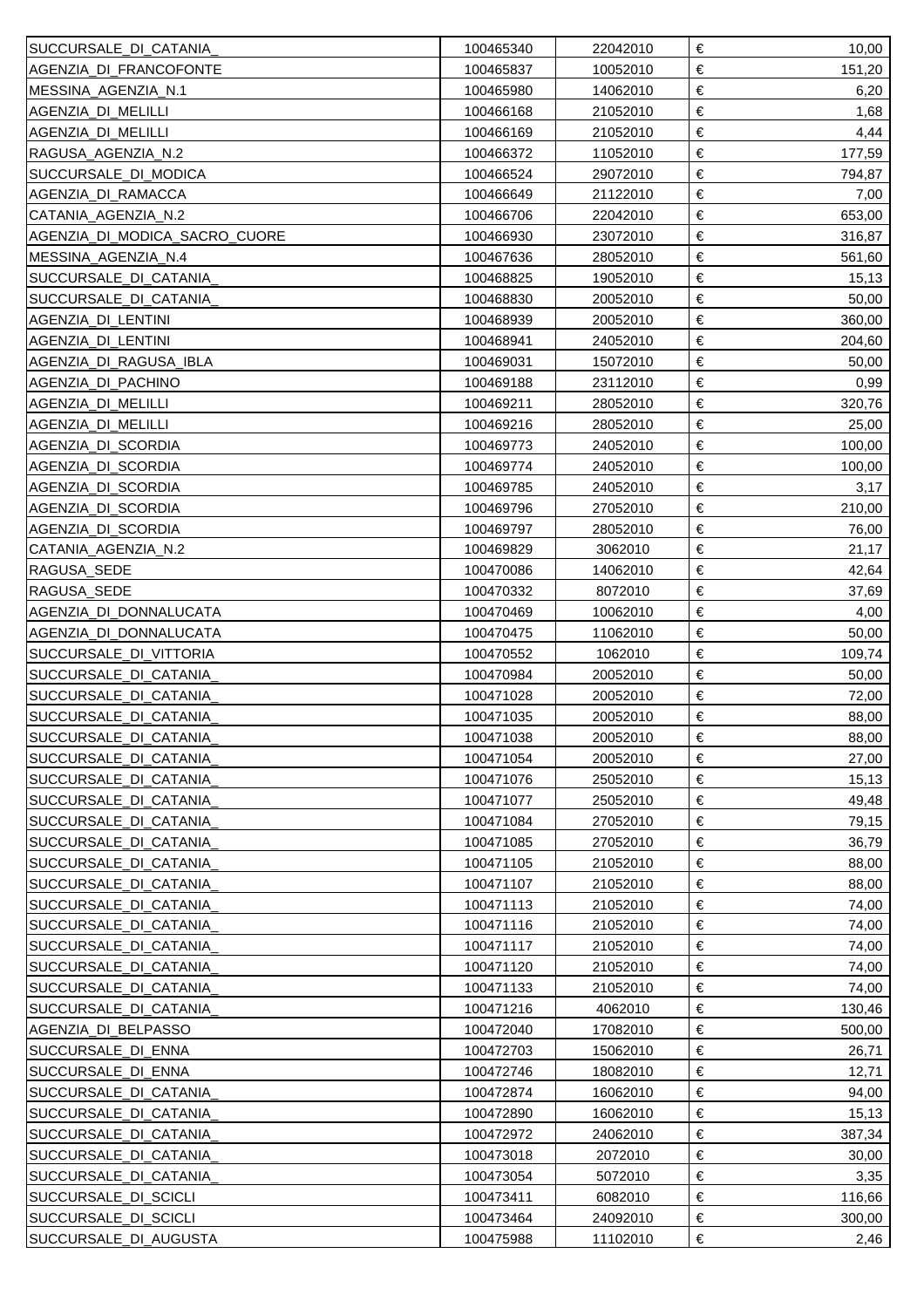| CATANIA AGENZIA N.2          | 100476308 | 17062010 | €<br>40,00        |
|------------------------------|-----------|----------|-------------------|
| RAGUSA_AGENZIA_N.1           | 100477623 | 3112010  | €<br>700,00       |
| SIRACUSA_AGENZIA_N.2         | 100478218 | 27072010 | €<br>9,95         |
| SIRACUSA_AGENZIA_N.2         | 100478245 | 17082010 | $\in$<br>150,00   |
| CATANIA_AGENZIA_N.2          | 100478264 | 25062010 | €<br>41,60        |
| SUCCURSALE_DI_MESSINA        | 100478994 | 26072010 | $\in$<br>1.000,00 |
| AGENZIA_DI_CHIARAMONTE_GULFI | 100479154 | 20072010 | €<br>50,00        |
| SUCCURSALE_DI_CATANIA_       | 100479249 | 15072010 | $\in$<br>180,00   |
| SUCCURSALE_DI_CATANIA_       | 100479268 | 16072010 | €<br>32,00        |
| SUCCURSALE_DI_SIRACUSA       | 100479814 | 1072010  | $\in$<br>44,40    |
| SUCCURSALE_DI_SIRACUSA       | 100479856 | 13072010 | $\in$<br>73,94    |
| AGENZIA_DI_LENTINI           | 100480137 | 7072010  | $\in$<br>27,20    |
| AGENZIA_DI_LENTINI           | 100480138 | 7072010  | $\in$<br>25,80    |
| AGENZIA_DI_LENTINI           | 100480141 | 7072010  | $\in$<br>38,00    |
| RAGUSA_SEDE                  | 100480578 | 13072010 | $\in$<br>5,16     |
| RAGUSA_SEDE                  | 100480598 | 21072010 | $\in$<br>5,16     |
| RAGUSA_SEDE                  | 100480753 | 11082010 | $\in$<br>153,00   |
| RAGUSA_SEDE                  | 100480812 | 2092010  | $\in$<br>48,00    |
| RAGUSA_SEDE                  | 100480847 | 10092010 | $\in$<br>17,37    |
| AGENZIA DI PALAZZOLO ACREIDE | 100480967 | 24092010 | €<br>25,00        |
| AGENZIA DI FLORIDIA          | 100481010 | 7072010  | $\in$<br>150,00   |
| AGENZIA_DI_MISTERBIANCO      | 100481236 | 7102010  | $\in$<br>16,29    |
| AGENZIA DI MELILLI           | 100481447 | 28072010 | $\in$<br>10,00    |
| SUCCURSALE_DI_MODICA         | 100481472 | 14072010 | €<br>29,10        |
| SUCCURSALE_DI_MODICA         | 100481480 | 29072010 | $\in$<br>794,87   |
| MESSINA_AGENZIA_N.1          | 100482918 | 13092010 | $\in$<br>211,77   |
| MESSINA_AGENZIA_N.1          | 100482935 | 23092010 | €<br>12,32        |
| AGENZIA_DI_LENTINI           | 100483065 | 13072010 | €<br>58,03        |
| CATANIA AGENZIA N.3          | 100483755 | 27072010 | €<br>351,00       |
| AGENZIA_DI_FLORIDIA          | 100483938 | 3082010  | €<br>143,98       |
| AGENZIA_DI_FIUMEDINISI       | 100483957 | 28092010 | €<br>17,50        |
| SUCCURSALE_DI_CATANIA_       | 100484932 | 15092010 | €<br>100,00       |
| CATANIA_AGENZIA_N.1          | 100485296 | 9082010  | $\in$<br>120,00   |
| AGENZIA_DI_FIUMEDINISI       | 100485922 | 15112010 | €<br>1.000,00     |
| SUCCURSALE_DI_COMISO         | 100485997 | 29092010 | €<br>15,13        |
| AGENZIA_DI_RIPOSTO           | 100486019 | 13122010 | €<br>15,00        |
| SUCCURSALE_DI_MODICA         | 100487490 | 5112010  | €<br>204,39       |
| SUCCURSALE_DI_MODICA         | 100487491 | 5112010  | €<br>15,00        |
| AGENZIA_DI_MODICA_ALTA       | 100487558 | 30122010 | €<br>12,00        |
| AUGUSTA_AGENZIA_N.1          | 100487652 | 13092010 | €<br>40,00        |
| AUGUSTA AGENZIA N.1          | 100487671 | 20092010 | €<br>37,62        |
| AGENZIA_DI_PATERNO'          | 100487850 | 5102010  | €<br>522,27       |
| AGENZIA_DI_NICOLOSI          | 100489030 | 29122010 | €<br>80,00        |
| AGENZIA_DI_NICOLOSI          | 100489032 | 29122010 | €<br>102,36       |
| RAGUSA_SEDE                  | 100489213 | 21092010 | €<br>152,84       |
| RAGUSA_SEDE                  | 100489223 | 21092010 | €<br>178,84       |
| RAGUSA_SEDE                  | 100489224 | 21092010 | €<br>57,00        |
| RAGUSA_SEDE                  | 100489226 | 21092010 | €<br>178,84       |
| RAGUSA_SEDE                  | 100489228 | 21092010 | €<br>82,00        |
| RAGUSA_SEDE                  | 100489357 | 27102010 | €<br>36,00        |
| RAGUSA_SEDE                  | 100489446 | 11112010 | €<br>8,95         |
| RAGUSA_SEDE                  | 100489499 | 26112010 | €<br>85,00        |
| AGENZIA_DI_LICODIA_EUBEA     | 100490252 | 26102010 | €<br>38,50        |
| AGENZIA_DI_MILAZZO           | 100490603 | 14102010 | €<br>126,76       |
| CATANIA_AGENZIA_N.3          | 100491069 | 15092010 | €<br>600,00       |
| SUCCURSALE_DI_CATANIA        | 100491481 | 23092010 | €<br>325,74       |
| SUCCURSALE_DI_CATANIA        | 100491500 | 23092010 | €<br>541,13       |
| SUCCURSALE_DI_CATANIA        | 100491613 | 5102010  | €<br>44,00        |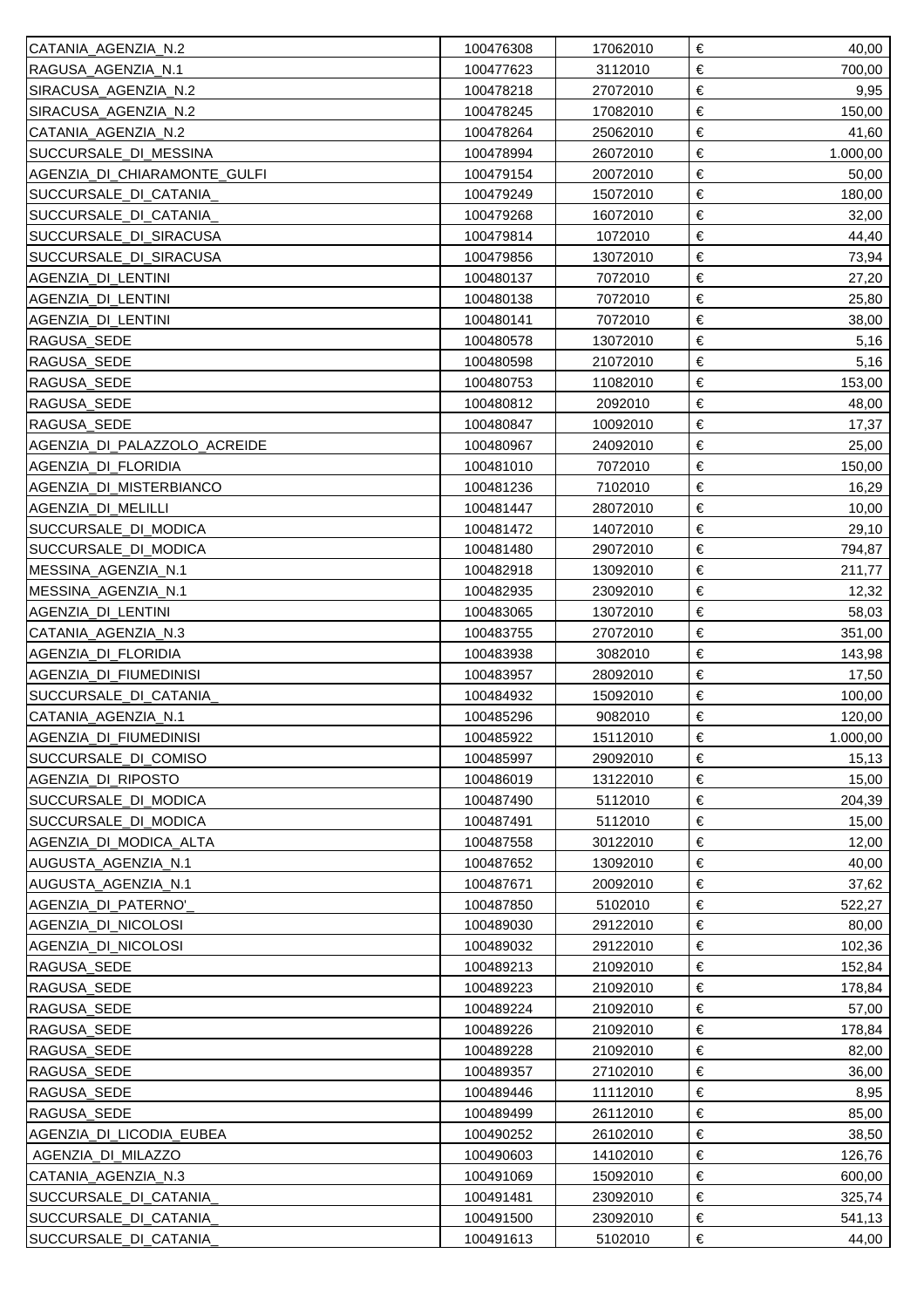| SUCCURSALE_DI_CATANIA_            | 100491615 | 5102010  | €<br>15,00    |
|-----------------------------------|-----------|----------|---------------|
| SUCCURSALE_DI_CATANIA_            | 100491624 | 5102010  | €<br>30,00    |
| SUCCURSALE_DI_CATANIA_            | 100491626 | 5102010  | €<br>30,00    |
| SUCCURSALE_DI_CATANIA_            | 100491704 | 11102010 | €<br>8,30     |
| AGENZIA_DI_PRIOLO_GARGALLO        | 100491795 | 15092010 | €<br>3,38     |
| RAGUSA_AGENZIA_N.4                | 100491835 | 30122010 | €<br>79,50    |
| AGENZIA DI MISTERBIANCO           | 100492157 | 22102010 | €<br>19,63    |
| AGENZIA_DI_MISTERBIANCO           | 100492160 | 22102010 | €<br>26,17    |
| AGENZIA_DI_MISTERBIANCO           | 100492168 | 22102010 | €<br>39,31    |
| AGENZIA_DI_MISTERBIANCO           | 100492170 | 22102010 | €<br>13,84    |
| AGENZIA_DI_RAGUSA_IBLA            | 100492588 | 3122010  | €<br>48,00    |
| AGENZIA_DI_RAGUSA_IBLA            | 100492589 | 3122010  | €<br>21,60    |
| AGENZIA_DI_CARLENTINI             | 100492691 | 15112010 | €<br>17,83    |
| RAGUSA_AGENZIA_N.3                | 100492891 | 9112010  | €<br>1.000,00 |
| AGENZIA_DI_ROSOLINI               | 100493084 | 29092010 | €<br>18,40    |
| AUGUSTA_AGENZIA_N.1               | 100493551 | 29092010 | €<br>1,75     |
| AGENZIA_DI_MELILLI                | 100495082 | 4112010  | €<br>84,00    |
| AGENZIA_DI_MODICA_SACRO_CUORE     | 100495293 | 24112010 | €<br>66,11    |
| AGENZIA_DI_AVOLA                  | 100495761 | 12112010 | €<br>9,00     |
| MESSINA_AGENZIA_N.1               | 100495816 | 25102010 | €<br>10,00    |
| AGENZIA DI MILAZZO                | 100495919 | 15122010 | €<br>9,00     |
| AGENZIA_DI_SANT'AGATA_LI_BATTIATI | 100496340 | 9112010  | €<br>15,00    |
| SUCCURSALE DI ENNA                | 100496457 | 28122010 | €<br>6,93     |
| SUCCURSALE_DI_ENNA                | 100496460 | 28122010 | €<br>18,30    |
| SUCCURSALE_DI_ENNA                | 100496462 | 28122010 | €<br>4,23     |
| SUCCURSALE_DI_ENNA                | 100496467 | 28122010 | €<br>17,32    |
| AUGUSTA_AGENZIA_N.1               | 100496598 | 5112010  | €<br>39,99    |
| AGENZIA_DI_MELILLI                | 100496816 | 25112010 | €<br>629,00   |
| AGENZIA_DI_LENTINI                | 100496871 | 18102010 | €<br>35,67    |
| SUCCURSALE_DI_COMISO              | 100497079 | 21122010 | €<br>31,62    |
| AGENZIA_DI_ROSOLINI               | 100497157 | 18102010 | €<br>17,83    |
| AGENZIA_DI_ROSOLINI               | 100497163 | 18102010 | €<br>53,50    |
| SUCCURSALE_DI_CATANIA             | 100497413 | 8112010  | €<br>136,05   |
| SUCCURSALE_DI_CATANIA_            | 100497432 | 9112010  | €<br>76,35    |
| SUCCURSALE_DI_CATANIA             | 100497495 | 16112010 | €<br>15,30    |
| AGENZIA DI MONTEROSSO ALMO        | 100497648 | 17122010 | €<br>231,84   |
| AGENZIA DI PACHINO                | 100497720 | 16122010 | €<br>81,40    |
| AGENZIA DI PATERNO'               | 100497877 | 28122010 | €<br>65,88    |
| AGENZIA_DI_PATERNO'               | 100497878 | 28122010 | €<br>23,66    |
| AGENZIA_DI_PATERNO'               | 100497879 | 28122010 | €<br>25,79    |
| AGENZIA DI PATERNO'               | 100497880 | 29122010 | €<br>14,62    |
| AGENZIA_DI_PATERNO'               | 100497881 | 29122010 | €<br>14,62    |
| AGENZIA_DI_PATERNO'               | 100497882 | 29122010 | €<br>153,85   |
| AGENZIA DI PATERNO'               | 100497883 | 29122010 | €<br>110,40   |
| AGENZIA DI PATERNO'               | 100497884 | 29122010 | €<br>716,90   |
| AGENZIA DI PATERNO'               | 100497885 | 29122010 | €<br>124,76   |
| AGENZIA_DI_PATERNO'               | 100497886 | 29122010 | €<br>8,53     |
| AGENZIA DI PATERNO'               | 100497887 | 29122010 | €<br>51,02    |
| AGENZIA DI PATERNO'               | 100497889 | 30122010 | €<br>156,38   |
| AGENZIA DI PATERNO'               | 100497890 | 30122010 | €<br>2,00     |
| AGENZIA DI FRANCOFONTE            | 100497994 | 18112010 | €<br>92,85    |
| AGENZIA_DI_PRIOLO_GARGALLO        | 100498114 | 26102010 | €<br>3,38     |
| RAGUSA AGENZIA N.3                | 100498151 | 17112010 | €<br>7,60     |
| RAGUSA_AGENZIA_N.3                | 100498180 | 14122010 | €<br>8,50     |
| RAGUSA_AGENZIA_N.3                | 100498193 | 21122010 | €<br>56,83    |
| VITTORIA_AGENZIA_N.1              | 100498245 | 10122010 | €<br>100,00   |
| AGENZIA_DI_CALTAGIRONE            | 100498363 | 18102010 | €<br>25,00    |
| SUCCURSALE_DI_AUGUSTA             | 100498781 | 23122010 | €<br>137,76   |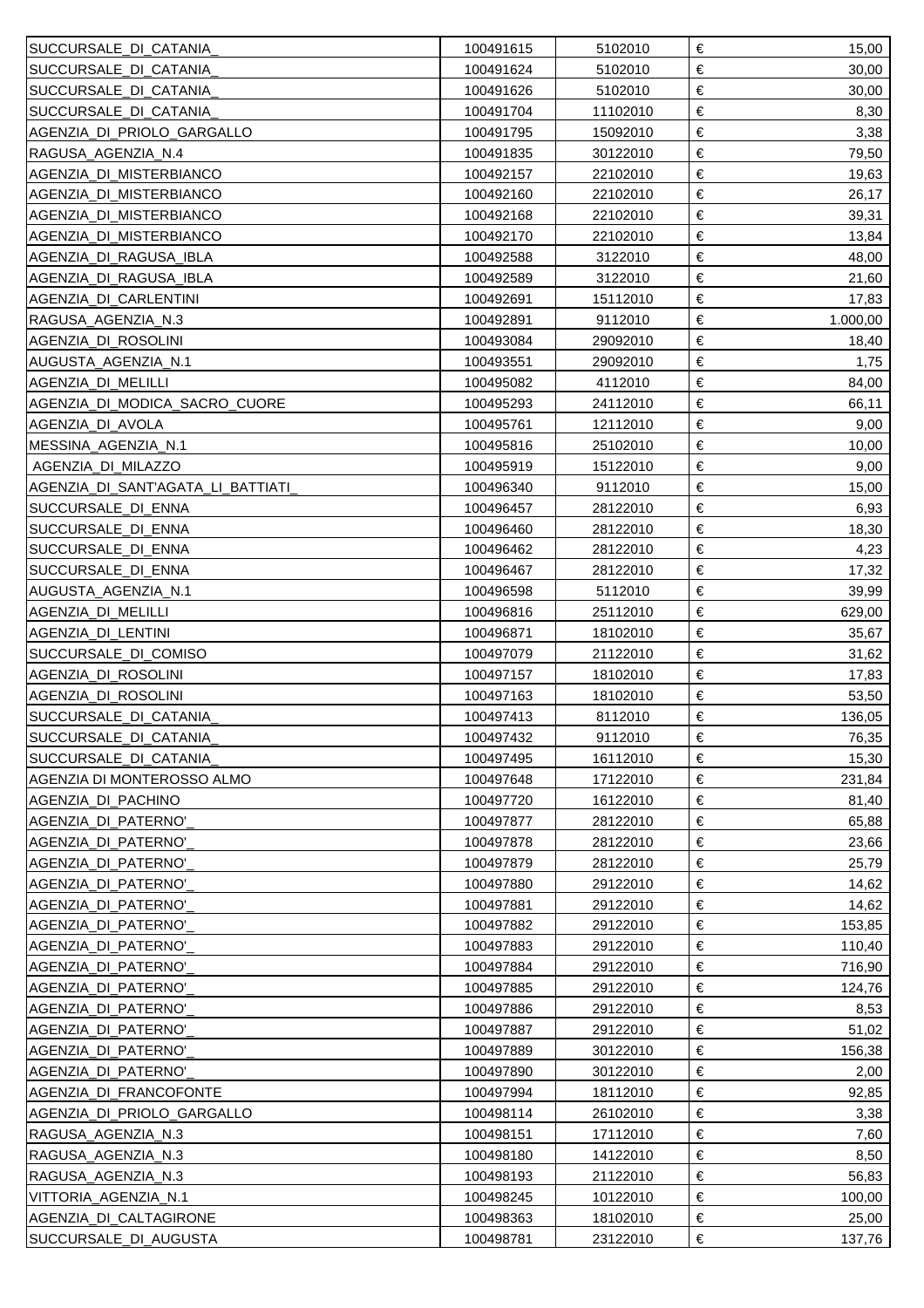| AGENZIA DI SANT'AGATA LI BATTIATI | 100498995 | 12112010 | €<br>15,30      |
|-----------------------------------|-----------|----------|-----------------|
| CATANIA_AGENZIA_N.3               | 100499087 | 3112010  | €<br>76,44      |
| AGENZIA_DI_RADDUSA                | 100499253 | 28122010 | €<br>41,26      |
| AGENZIA_DI_ISPICA                 | 100499508 | 30112010 | €<br>21,17      |
| AGENZIA DI VIAGRANDE              | 100500649 | 27122010 | €<br>34,30      |
| AGENZIA_DI_PRIOLO_GARGALLO        | 100500669 | 19112010 | €<br>38,00      |
| AGENZIA_DI_PRIOLO_GARGALLO        | 100500670 | 19112010 | €<br>3,38       |
| SUCCURSALE_DI_CATANIA_            | 100500977 | 17112010 | €<br>116,06     |
| SUCCURSALE_DI_CATANIA             | 100501076 | 29112010 | €<br>10,00      |
| SUCCURSALE_DI_CATANIA             | 100501096 | 29112010 | €<br>15,00      |
| SUCCURSALE_DI_CATANIA_            | 100501236 | 2122010  | €<br>329,78     |
| AGENZIA_DI_LICODIA_EUBEA          | 100501451 | 30122010 | $\in$<br>200,00 |
| AGENZIA_DI_LICODIA_EUBEA          | 100501452 | 30122010 | €<br>30,00      |
| AGENZIA_DI_GRAMMICHELE            | 100501961 | 2122010  | $\in$<br>5,64   |
| AGENZIA DI ITALA                  | 100502297 | 30112010 | €<br>44,23      |
| SUCCURSALE_DI_VITTORIA            | 100503068 | 27122010 | $\in$<br>232,12 |
| SUCCURSALE_DI_VITTORIA            | 100503096 | 28122010 | €<br>66,50      |
| SUCCURSALE_DI_VITTORIA            | 100503099 | 28122010 | $\in$<br>27,00  |
| AGENZIA_DI_CHIARAMONTE_GULFI      | 100503152 | 14122010 | $\in$<br>7,83   |
| AUGUSTA_AGENZIA_N.1               | 100503454 | 6122010  | $\in$<br>44,25  |
| RAGUSA_SEDE                       | 100503589 | 22122010 | $\in$<br>893,00 |
| RAGUSA_SEDE                       | 100503599 | 23122010 | $\in$<br>206,00 |
| CATANIA_AGENZIA_N.1               | 100505223 | 28122010 | $\in$<br>60,00  |
| AGENZIA DI FIUMEDINISI            | 100505601 | 30122010 | €<br>300,00     |
| VITTORIA AGENZIA N.1              | 100506069 | 27122010 | $\in$<br>75,06  |
| VITTORIA_AGENZIA_N.1              | 100506070 | 27122010 | €<br>658,66     |
| SCICLI_AGENZIA_N.1                | 100506072 | 27122010 | $\in$<br>98,00  |
| SUCCURSALE_DI_SIRACUSA            | 100506284 | 25112010 | €<br>58,98      |
| SUCCURSALE_DI_SIRACUSA            | 100506338 | 3122010  | $\in$<br>17,83  |
| SUCCURSALE_DI_SIRACUSA            | 100506354 | 3122010  | €<br>30,29      |
| SUCCURSALE_DI_SIRACUSA            | 100506507 | 17122010 | €<br>17,36      |
| SUCCURSALE_DI_SIRACUSA            | 100506510 | 17122010 | €<br>17,36      |
| AGENZIA DI FLORIDIA               | 100506687 | 3122010  | €<br>25,82      |
| AGENZIA_DI_MISTERBIANCO           | 100506736 | 22122010 | 15,67<br>€      |
| AGENZIA_DI_MISTERBIANCO           | 100506738 | 22122010 | €<br>25,69      |
| AGENZIA_DI_MISTERBIANCO           | 100506739 | 22122010 | €<br>47,22      |
| AGENZIA_DI_MISTERBIANCO           | 100506740 | 22122010 | €<br>28,81      |
| AGENZIA_DI_MISTERBIANCO           | 100506741 | 22122010 | €<br>38,02      |
| AGENZIA DI MONTEROSSO ALMO        | 100507305 | 20122010 | €<br>49,92      |
| AGENZIA DI MONTEROSSO ALMO        | 100507310 | 21122010 | €<br>41,32      |
| AGENZIA_DI_GRAMMICHELE            | 100507511 | 23122010 | $\in$<br>80,00  |
| AGENZIA_DI_GRAMMICHELE            | 100507520 | 23122010 | €<br>100,00     |
| AGENZIA_DI_GRAMMICHELE            | 100507523 | 23122010 | €<br>10,30      |
| AGENZIA DI GRAMMICHELE            | 100507524 | 23122010 | €<br>10,30      |
| AGENZIA_DI_GRAMMICHELE            | 100507526 | 23122010 | €<br>10,30      |
| AGENZIA_DI_GRAMMICHELE            | 100507529 | 23122010 | €<br>10,30      |
| AGENZIA_DI_GRAMMICHELE            | 100507530 | 23122010 | €<br>20,60      |
| AGENZIA_DI_GRAMMICHELE            | 100507534 | 23122010 | €<br>20,60      |
| AGENZIA_DI_GRAMMICHELE            | 100507535 | 23122010 | €<br>20,60      |
| AGENZIA_DI_GRAMMICHELE            | 100507537 | 23122010 | $\in$<br>20,60  |
| AGENZIA_DI_GRAMMICHELE            | 100507539 | 23122010 | €<br>33,07      |
| AGENZIA_DI_GRAMMICHELE            | 100507540 | 23122010 | €<br>33,07      |
| AGENZIA_DI_GRAMMICHELE            | 100507543 | 23122010 | €<br>33,07      |
| AGENZIA DI GRAMMICHELE            | 100507544 | 23122010 | €<br>33,07      |
| AGENZIA_DI_GRAMMICHELE            | 100507546 | 23122010 | €<br>33,07      |
| AGENZIA_DI_GRAMMICHELE            | 100507547 | 23122010 | €<br>33,07      |
| AGENZIA_DI_GRAMMICHELE            | 100507550 | 28122010 | €<br>12,90      |
| AGENZIA DI BRONTE                 | 100507554 | 2122010  | €<br>8,75       |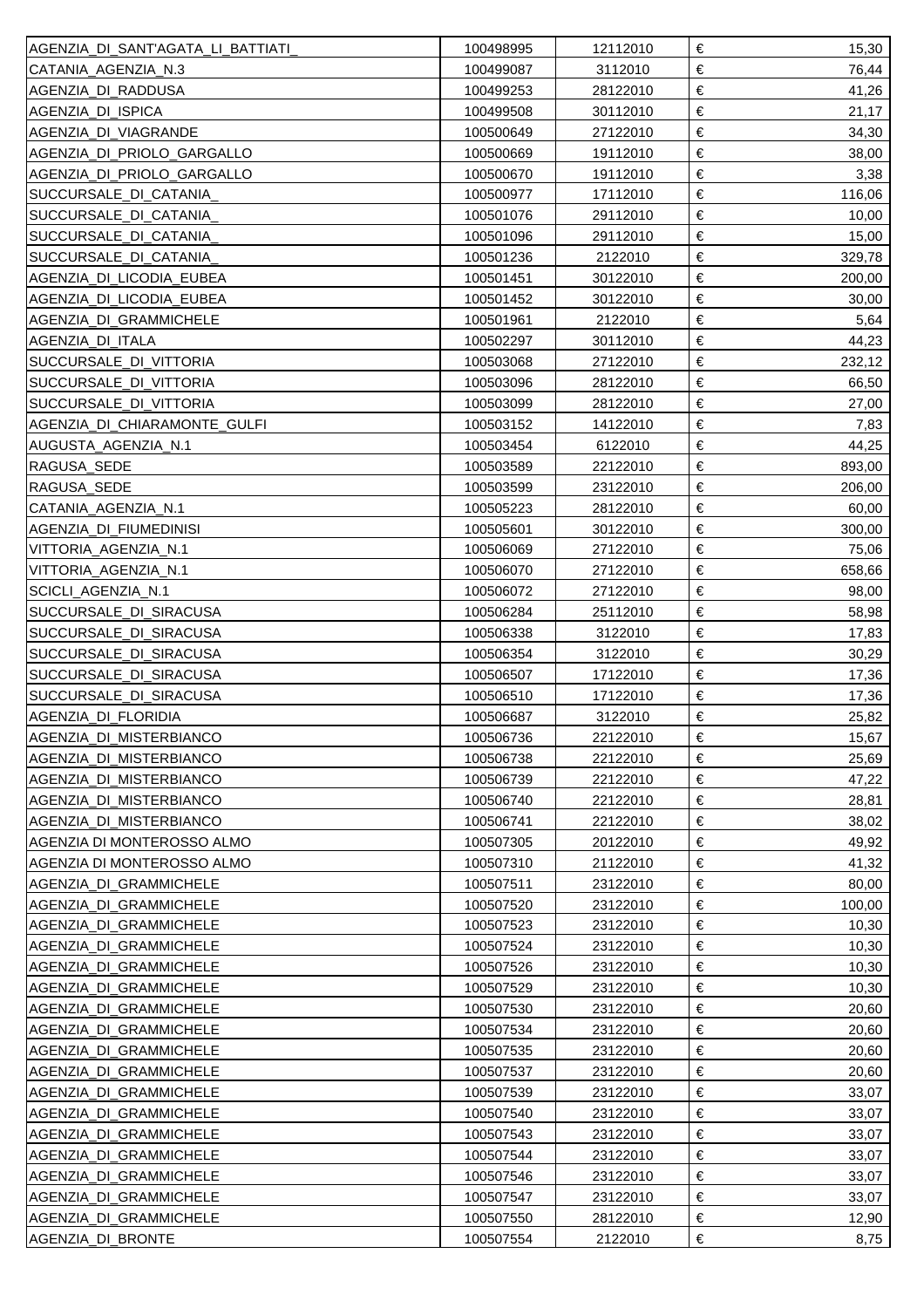| AGENZIA_DI_BRONTE                 | 100507556 | 2122010  | €<br>12,90      |
|-----------------------------------|-----------|----------|-----------------|
| AGENZIA_DI_BRONTE                 | 100507578 | 15122010 | €<br>4,00       |
| AGENZIA DI S.PIETRO CLARENZA      | 100507638 | 27122010 | $\in$<br>80,00  |
| CATANIA_AGENZIA_N.1               | 100508451 | 31122010 | $\in$<br>13,14  |
| CATANIA_AGENZIA_N.1               | 100508452 | 31122010 | €<br>15,90      |
| CATANIA_AGENZIA_N.1               | 100508453 | 31122010 | €<br>35,00      |
| AGENZIA_DI_AVOLA                  | 100508910 | 21122010 | €<br>232,41     |
| AGENZIA DI AVOLA                  | 100508912 | 21122010 | $\in$<br>526,81 |
| AGENZIA_DI_AVOLA                  | 100508913 | 21122010 | €<br>125,22     |
| AGENZIA_DI_AVOLA                  | 100508914 | 21122010 | €<br>149,54     |
| AGENZIA_DI_AVOLA                  | 100508915 | 21122010 | €<br>17,47      |
| AGENZIA DI AVOLA                  | 100508917 | 21122010 | €<br>423,98     |
| AGENZIA DI AVOLA                  | 100508918 | 21122010 | €<br>65,25      |
| AGENZIA DI AVOLA                  | 100508919 | 21122010 | $\in$<br>26,99  |
| AGENZIA DI AVOLA                  | 100508922 | 21122010 | €<br>69,37      |
| AGENZIA DI MELILLI                | 100509131 | 30122010 | €<br>44,07      |
| AGENZIA_DI_ISPICA                 | 100509413 | 27122010 | €<br>21,36      |
| SUCCURSALE_DI_CATANIA_            | 100509851 | 22122010 | €<br>210,00     |
| SUCCURSALE_DI_CATANIA_            | 100509887 | 27122010 | €<br>13,46      |
| SUCCURSALE_DI_CATANIA_            | 100509898 | 28122010 | €<br>106,80     |
| SUCCURSALE_DI_CATANIA_            | 100509899 | 28122010 | €<br>99,95      |
| SUCCURSALE_DI_CATANIA_            | 100509960 | 29122010 | €<br>25,00      |
| SUCCURSALE_DI_CATANIA_            | 100509961 | 29122010 | €<br>25,00      |
| AGENZIA_DI_GRAMMICHELE            | 100512102 | 28122010 | $\in$<br>442,00 |
| AGENZIA_DI_GRAMMICHELE            | 100512104 | 28122010 | €<br>336,00     |
| AGENZIA_DI_GRAMMICHELE            | 100512105 | 28122010 | $\in$<br>30,00  |
| AGENZIA_DI_GRAMMICHELE            | 100512116 | 29122010 | €<br>264,48     |
| AGENZIA_DI_MISTERBIANCO           | 100512211 | 27122010 | $\in$<br>45,74  |
| AGENZIA_DI_MISTERBIANCO           | 100512215 | 28122010 | €<br>116,79     |
| AGENZIA_DI_MISTERBIANCO           | 100512216 | 28122010 | $\in$<br>70,07  |
| AGENZIA_DI_MISTERBIANCO           | 100512218 | 28122010 | $\in$<br>348,18 |
| AGENZIA_DI_MISTERBIANCO           | 100512219 | 28122010 | $\in$<br>116,79 |
| AGENZIA_DI_MISTERBIANCO           | 100512221 | 28122010 | $\in$<br>333,38 |
| AGENZIA_DI_MISTERBIANCO           | 100512223 | 28122010 | 70,07<br>€      |
| AGENZIA_DI_MISTERBIANCO           | 100512226 | 28122010 | €<br>55,80      |
| AGENZIA_DI_MISTERBIANCO           | 100512227 | 28122010 | €<br>122,42     |
| AGENZIA_DI_MISTERBIANCO           | 100512228 | 28122010 | €<br>94,22      |
| AGENZIA_DI_MISTERBIANCO           | 100512232 | 29122010 | €<br>139,27     |
| AGENZIA_DI_MISTERBIANCO           | 100512234 | 29122010 | €<br>243,32     |
| AGENZIA_DI_MISTERBIANCO           | 100512235 | 29122010 | €<br>312,10     |
| AGENZIA DI MISTERBIANCO           | 100512236 | 29122010 | €<br>48,96      |
| AGENZIA_DI_SANT'AGATA_LI_BATTIATI | 100513205 | 24122010 | €<br>40,00      |
| AGENZIA_DI_SANT'AGATA_LI_BATTIATI | 100513208 | 24122010 | €<br>40,00      |
| AGENZIA DI SANT'AGATA LI BATTIATI | 100513219 | 27122010 | €<br>40,00      |
| AGENZIA_DI_SANT'AGATA_LI_BATTIATI | 100513222 | 28122010 | €<br>134,28     |
| AGENZIA DI SANT'AGATA LI BATTIATI | 100513224 | 28122010 | €<br>134,28     |
| AGENZIA_DI_SANT'AGATA_LI_BATTIATI | 100513227 | 28122010 | €<br>71,37      |
| SUCCURSALE_DI_VITTORIA            | 100513908 | 31122010 | €<br>30,00      |
| SUCCURSALE_DI_VITTORIA            | 100513909 | 31122010 | €<br>20,00      |
| SUCCURSALE_DI_VITTORIA            | 100513910 | 31122010 | €<br>16,20      |
| SUCCURSALE_DI_VITTORIA            | 100513912 | 31122010 | €<br>46,42      |
| SUCCURSALE_DI_VITTORIA            | 100513913 | 31122010 | €<br>46,42      |
| SUCCURSALE_DI_VITTORIA            | 100513914 | 31122010 | €<br>34,82      |
| SUCCURSALE_DI_VITTORIA            | 100513915 | 31122010 | €<br>11,61      |
| SUCCURSALE_DI_VITTORIA            | 100513916 | 31122010 | €<br>35,50      |
| RAGUSA AGENZIA N.1                | 300047705 | 17062010 | €<br>17,23      |
| RAGUSA_AGENZIA_N.1                | 300047707 | 17062010 | €<br>8,05       |
| RAGUSA_AGENZIA_N.1                | 300047708 | 17062010 | €<br>8,06       |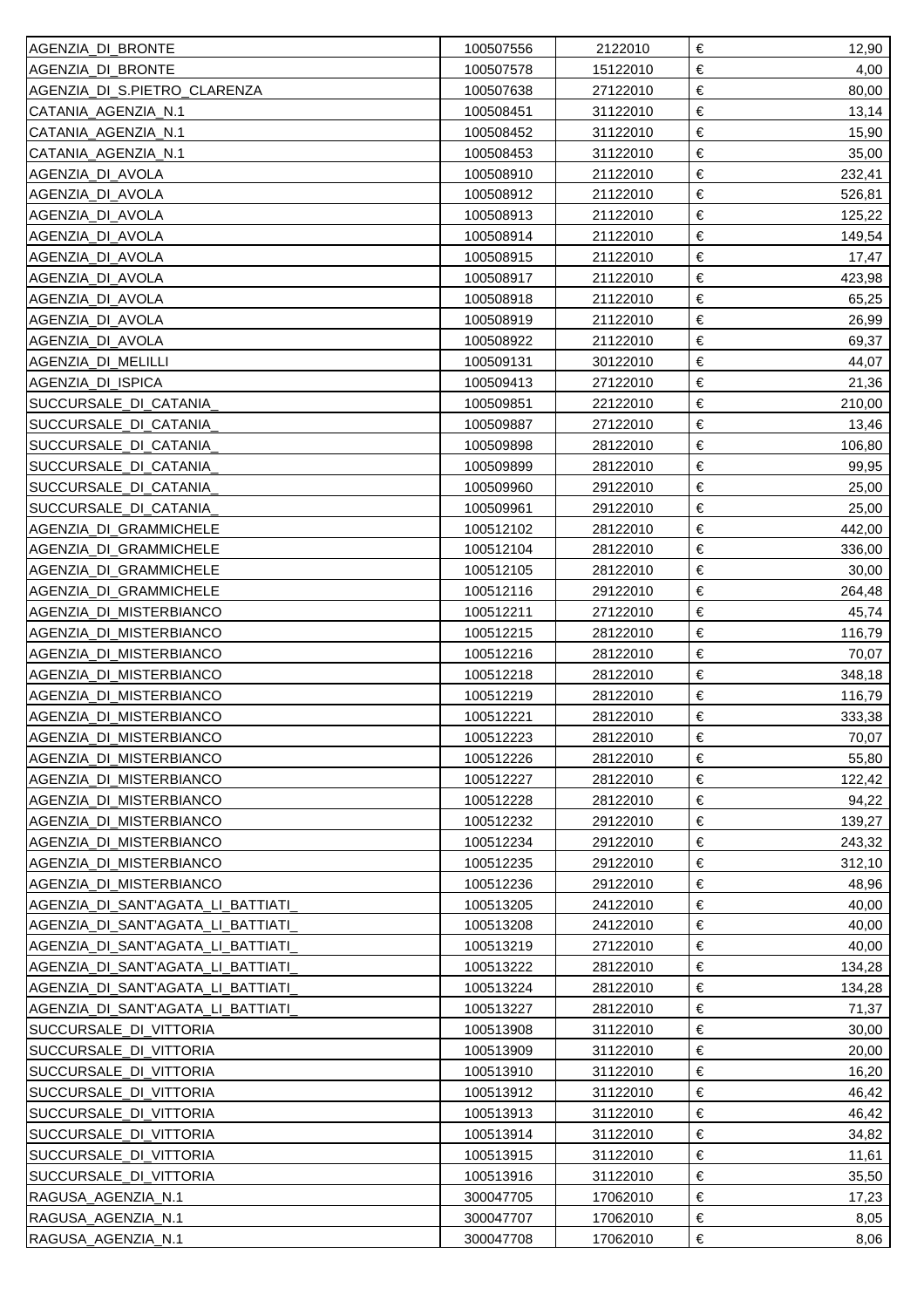| RAGUSA_AGENZIA_N.1   | 300047710              | 17062010             | €<br>24,26          |
|----------------------|------------------------|----------------------|---------------------|
| RAGUSA_AGENZIA_N.1   | 300047713              | 17062010             | €<br>8,06           |
| RAGUSA_AGENZIA_N.1   | 300047721              | 17062010             | €<br>25,29          |
| RAGUSA_AGENZIA_N.1   | 300047722              | 17062010             | €<br>16,20          |
| RAGUSA_AGENZIA_N.1   | 300047725              | 17062010             | €<br>8,06           |
| RAGUSA_AGENZIA_N.1   | 300047727              | 17062010             | $\in$<br>16,20      |
| RAGUSA_AGENZIA_N.1   | 300047731              | 17062010             | €<br>8,05           |
| RAGUSA AGENZIA N.1   | 300047732              | 17062010             | $\in$<br>8,06       |
| RAGUSA AGENZIA N.1   | 300047733              | 17062010             | €<br>17,23          |
| RAGUSA_AGENZIA_N.1   | 300047742              | 17062010             | $\in$<br>16,19      |
| RAGUSA_AGENZIA_N.1   | 300047748              | 17062010             | €<br>17,22          |
| RAGUSA_AGENZIA_N.1   | 300047750              | 17062010             | $\in$<br>8,06       |
| RAGUSA_AGENZIA_N.1   | 300047755              | 17062010             | $\in$<br>9,16       |
| RAGUSA AGENZIA N.1   | 300047759              | 17062010             | €<br>24,24          |
| RAGUSA_AGENZIA_N.1   | 300047761              | 17062010             | €<br>8,06           |
| RAGUSA_AGENZIA_N.1   | 300047906              | 8072010              | $\in$<br>8,06       |
| RAGUSA_AGENZIA_N.1   | 300047907              | 8072010              | $\in$<br>40,37      |
| RAGUSA_AGENZIA_N.1   | 300047909              | 8072010              | €<br>25,29          |
| RAGUSA_AGENZIA_N.1   | 300047919              | 8072010              | $\in$<br>8,06       |
| RAGUSA_AGENZIA_N.1   | 300047921              | 8072010              | €<br>8,06           |
| RAGUSA_AGENZIA_N.1   | 300047922              | 8072010              | $\in$<br>24,26      |
| RAGUSA AGENZIA N.1   | 300047925              | 8072010              | €<br>16,19          |
| RAGUSA_AGENZIA_N.1   | 300047939              | 8072010              | $\in$<br>24,26      |
| RAGUSA_AGENZIA_N.1   | 300047945              | 8072010              | €<br>24,24          |
| RAGUSA AGENZIA N.1   | 300047946              | 8072010              | €<br>24,25          |
| RAGUSA_AGENZIA_N.1   | 300047957              | 8072010              | €<br>9,16           |
| RAGUSA_AGENZIA_N.1   | 300047962              | 8072010              | €<br>33,42          |
| RAGUSA_AGENZIA_N.1   | 300047964              | 8072010              | €<br>8,06           |
| RAGUSA AGENZIA N.1   | 300047968              | 8072010              | €<br>18,31          |
| RAGUSA_AGENZIA_N.1   | 300047976              | 8072010              | €<br>8,06           |
| RAGUSA_AGENZIA_N.1   | 300047980              | 8072010              | €<br>8,05           |
| RAGUSA_AGENZIA_N.1   | 300047985              | 8072010              | €<br>16,19          |
| RAGUSA_AGENZIA_N.1   | 300047986              | 8072010              | €<br>17,23          |
| RAGUSA_SEDE          | 300139438              | 22022010             | €<br>334,42         |
| RAGUSA_AGENZIA_N.1   | 300144007              | 8072010              | €<br>8,06           |
| RAGUSA_AGENZIA_N.1   | 300144015              | 8072010              | €<br>8,05           |
| RAGUSA_AGENZIA_N.1   | 300144030              | 8072010              | €<br>8,06           |
| RAGUSA_AGENZIA_N.1   | 300144120              | 12102010             | €<br>127,86         |
| RAGUSA_AGENZIA_N.1   | 300144136              | 12102010             | €<br>132,94         |
| RAGUSA_AGENZIA_N.1   | 300144246              | 10122010             | €<br>42,79          |
| RAGUSA_SEDE          | 300147016              | 22032010             | €<br>360,44         |
| RAGUSA_SEDE          | 300148235              | 28042010             | €<br>15,23          |
| RAGUSA_SEDE          | 300148261              | 28042010             | €<br>200,46         |
| RAGUSA_SEDE          | 300148284              | 28042010             | €<br>2,40           |
| RAGUSA_SEDE          | 300148287              | 28042010             | €<br>2,06           |
| RAGUSA_SEDE          | 300148313              | 28042010             | €<br>2,06           |
| RAGUSA_SEDE          | 300148358              | 28042010             | €<br>147,96         |
| RAGUSA_SEDE          | 300148402              | 28042010             | €<br>74,50          |
| RAGUSA_SEDE          | 300148425              | 28042010             | €<br>54,79          |
| RAGUSA_SEDE          |                        |                      | €                   |
| AGENZIA DI MILAZZO   | 300148449<br>300160289 | 30092010<br>12112010 | 58,49<br>€<br>39,00 |
| AGENZIA_DI_ISPICA    | 300163883              | 14012010             | €<br>300,00         |
|                      |                        |                      | €                   |
| AGENZIA_DI_CASSIBILE | 300164075              | 15012010             | 7,71<br>€           |
| RAGUSA_SEDE          | 300164298              | 20012010             | 39,20<br>€          |
| RAGUSA_SEDE          | 300164299              | 20012010             | 17,42<br>€          |
| RAGUSA_AGENZIA_N.2   | 300164884              | 1022010              | 558,00<br>€         |
| RAGUSA_SEDE          | 300165599              | 19072010             | 9,00<br>$\in$       |
| RAGUSA_SEDE          | 300165681              | 19072010             | 103,84              |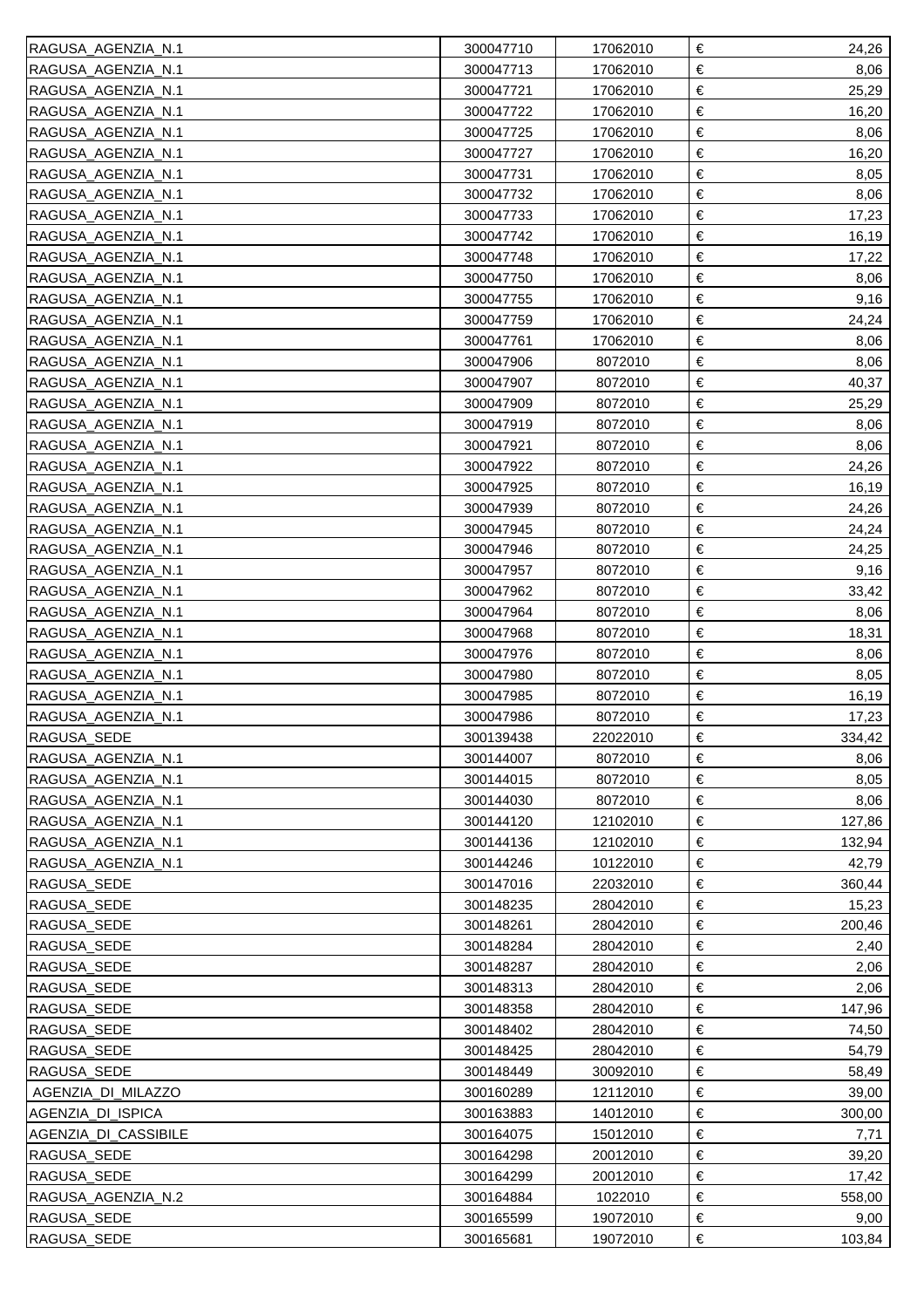| RAGUSA_SEDE               | 300165682 | 19072010 | €<br>51,00      |
|---------------------------|-----------|----------|-----------------|
| RAGUSA_SEDE               | 300165712 | 19072010 | €<br>432,84     |
| RAGUSA_SEDE               | 300165724 | 19072010 | €<br>179,00     |
| RAGUSA_SEDE               | 300165725 | 19072010 | €<br>5,84       |
| RAGUSA_SEDE               | 300165739 | 19072010 | €<br>17,00      |
| RAGUSA_SEDE               | 300165787 | 19072010 | €<br>165,00     |
| RAGUSA_SEDE               | 300165894 | 19072010 | €<br>178,84     |
| RAGUSA_SEDE               | 300165916 | 19072010 | €<br>358,00     |
| <b>RAGUSA SEDE</b>        | 300166008 | 10122010 | €<br>3,84       |
| RAGUSA_SEDE               | 300166078 | 10122010 | $\in$<br>306,00 |
| RAGUSA_SEDE               | 300166256 | 10122010 | €<br>61,00      |
| RAGUSA_SEDE               | 300166264 | 10122010 | €<br>135,00     |
| RAGUSA_SEDE               | 300166271 | 10122010 | €<br>4,84       |
| RAGUSA_SEDE               | 300166294 | 10122010 | €<br>403,00     |
| SUCCURSALE_DI_MESSINA     | 300168641 | 9042010  | €<br>258,06     |
| SUCCURSALE_DI_MESSINA     | 300168642 | 9042010  | €<br>311,19     |
| SUCCURSALE_DI_MESSINA     | 300168657 | 9042010  | €<br>207,00     |
| SUCCURSALE_DI_MESSINA     | 300168658 | 9042010  | €<br>130,41     |
| SUCCURSALE_DI_MESSINA     | 300168660 | 9042010  | €<br>314,64     |
| SUCCURSALE_DI_MESSINA     | 300169216 | 30062010 | €<br>0,86       |
| SUCCURSALE_DI_MESSINA     | 300169614 | 16072010 | $\in$<br>52,01  |
| SUCCURSALE_DI_MESSINA     | 300170571 | 1102010  | €<br>119,04     |
| SUCCURSALE_DI_MESSINA     | 300170581 | 1102010  | €<br>30,47      |
| SUCCURSALE_DI_MESSINA     | 300170618 | 1102010  | €<br>41,32      |
| RAGUSA AGENZIA N.2        | 300171774 | 1032010  | €<br>557,00     |
| AGENZIA_DI_NICOLOSI       | 300171846 | 2032010  | €<br>184,02     |
| AGENZIA_DI_NICOLOSI       | 300171847 | 2032010  | €<br>69,45      |
| SUCCURSALE_DI_ENNA        | 300172741 | 18032010 | €<br>1,00       |
| AGENZIA DI MELILLI        | 300175587 | 16062010 | €<br>37,19      |
| AGENZIA DI CASSIBILE      | 300175874 | 16062010 | €<br>97,00      |
| AGENZIA_DI_LENTINI        | 300175946 | 17062010 | €<br>50,00      |
| AGENZIA DI MELILLI        | 300176251 | 1072010  | €<br>24,82      |
| AGENZIA_DI_MELILLI        | 300176776 | 1072010  | €<br>16,86      |
| AGENZIA_DI_NICOLOSI       | 300178076 | 27082010 | €<br>4,85       |
| CATANIA_AGENZIA_N.2       | 300178769 | 5112010  | €<br>136,29     |
| CATANIA AGENZIA N.2       | 300178770 | 5112010  | €<br>136,29     |
| CATANIA_AGENZIA_N.2       | 300178771 | 5112010  | €<br>40,89      |
| CATANIA AGENZIA N.2       | 300178835 | 5112010  | €<br>121,84     |
| CATANIA_AGENZIA_N.2       | 300178836 | 5112010  | €<br>305,62     |
| CATANIA_AGENZIA_N.2       | 300178848 | 5112010  | €<br>156,94     |
| RAGUSA_AGENZIA_N.2        | 300179695 | 9122010  | €<br>16,98      |
| RAGUSA_AGENZIA_N.2        | 300179716 | 9122010  | €<br>62,39      |
| SUCCURSALE_DI_MESSINA     | 300181259 | 27122010 | €<br>2,86       |
| SUCCURSALE_DI_COMISO      | 300183481 | 27122010 | €<br>349,81     |
| SUCCURSALE_DI_COMISO      | 300183500 | 27122010 | €<br>173,30     |
| RAGUSA_SEDE               | 500283561 | 5032010  | €<br>1.301,54   |
| RAGUSA_AGENZIA_N.4        | 500283735 | 14012010 | €<br>1.500,00   |
| AGENZIA_DI_SANTA_VENERINA | 500289066 | 23022010 | €<br>3.000,00   |
| AGENZIA DI SANTA VENERINA | 500289067 | 23022010 | €<br>3.000,00   |
| SUCCURSALE_DI_CATANIA     | 500289339 | 9022010  | €<br>3.293,72   |
| AGENZIA DI MILAZZO        | 500290370 | 19022010 | €<br>5.000,00   |
| SUCCURSALE_DI_MESSINA     | 500293023 | 26012010 | €<br>2.000,00   |
| MESSINA AGENZIA N.1       | 500293531 | 22042010 | €<br>5.000,00   |
| MESSINA AGENZIA N.1       | 500293532 | 22042010 | €<br>5.000,00   |
| MESSINA_AGENZIA_N.1       | 500293533 | 22042010 | €<br>5.000,00   |
| AGENZIA_DI_SCOGLITTI      | 500300139 | 28052010 | €<br>3.271,50   |
| CATANIA AGENZIA N.2       | 500300326 | 22042010 | €<br>1.305,00   |
| SUCCURSALE_DI_MODICA      | 500303727 | 29072010 | €<br>1.159,18   |